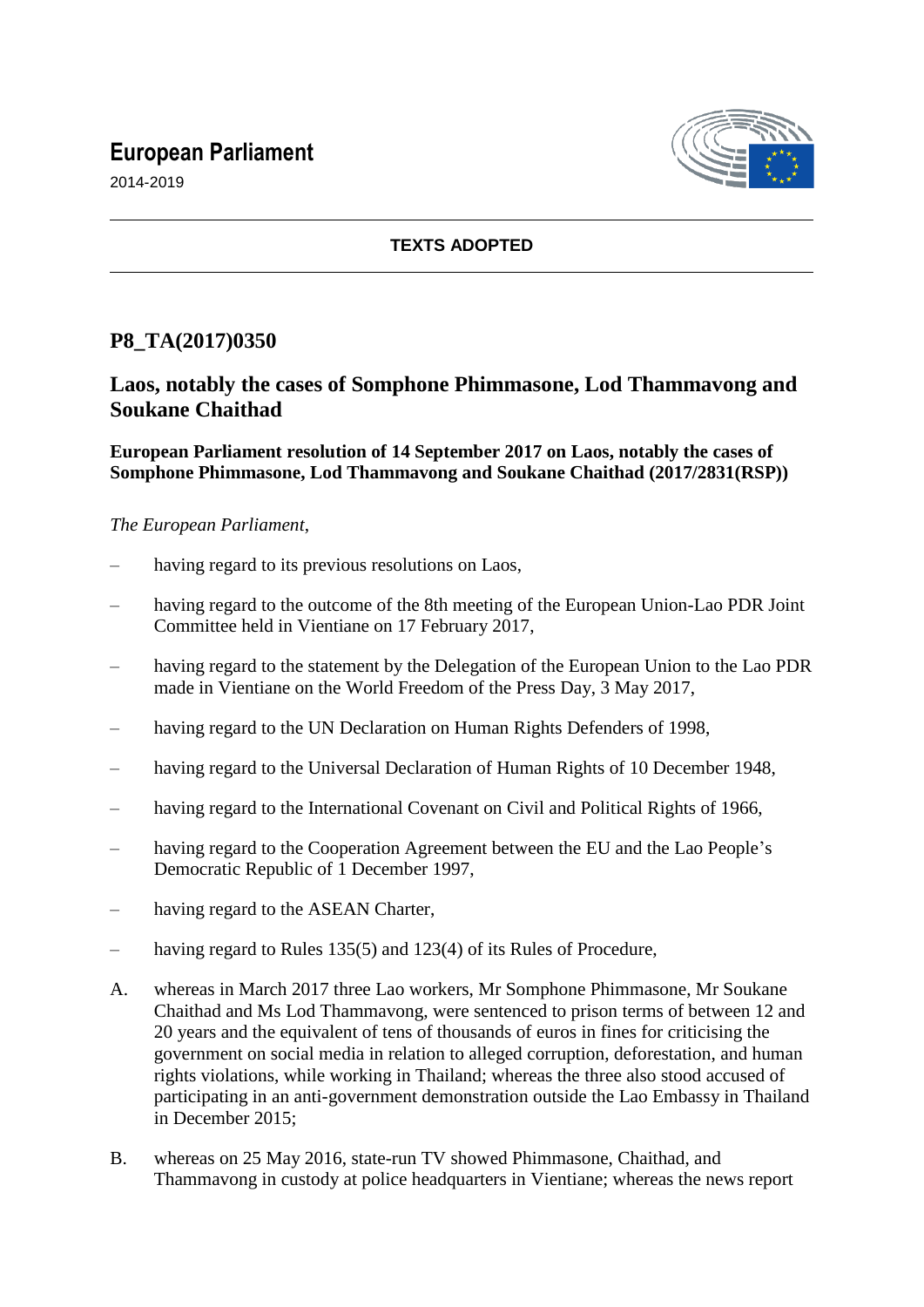said the three had been arrested for threatening national security by using social media to tarnish the Government's reputation;

- C. whereas Mr Sombath Somphone, a civil society activist, was stopped by Vientiane police in 2012 and has not been accounted for since; whereas in the case of Mr Sompawn Khantisouk, an entrepreneur active on conservation issues, who was subjected to forced disappearance in 2007, no progress on his whereabouts has been made to date; whereas Mr Bounthanh Thammavong, a Polish national, was sentenced in 2015 to four and a half years in prison for online criticism of the Government;
- D. whereas severe restrictions are placed on civil society space in Laos; whereas Laos was ASEAN's chair in 2016, but refused to host the traditional parallel civil society meeting, obliging the ASEAN People's Forum to meet in Timor-Leste instead;
- E. whereas the Government of Laos has taken no significant steps to improve the poor human rights situation, including the treatment of minorities, and continues to severely restrict freedom of speech, association, and peaceful assembly; whereas the lack of fair trial standards, judicial corruption and entrenched impunity for human rights violations continue unhampered;
- F. whereas the Lao authorities continue to harass and repress religious minorities, particularly Christians; whereas there have been numerous cases of confiscation of property, arson attacks against churches and homes, beatings of Christians for celebrating Christmas, and forced renunciations of the Christian faith;
- G. whereas Laos has signed but not ratified the International Convention for the Protection of all Persons from Enforced Disappearance;
- H. whereas there is a lack of media plurality in Laos and existing media output is strictly controlled by the state; whereas the media law of 2008 was amended in November 2016, introducing further constraints preventing media criticism of government policies and requiring journalists to submit their reports to a government censor before publication;
- I. whereas in 2014 the Government of Laos issued a decree prohibiting online criticism of the Government and the ruling Lao People's Revolutionary Party (LPRP);
- 1. Strongly condemns the prison sentences against Somphone Phimmasone, Soukane Chaithad and Lod Thammavong, and calls for their immediate release;
- 2. Notes with concern that these verdicts add to a list of arrests and forced disappearances of activists and protesters who have expressed critical views on issues ranging from land disputes to allegations of corruption and abuse of power;
- 3. Reiterates its call on the Government of Laos to stop the harassment and arbitrary arrest and detention of human rights defenders, independent journalists and social activists, and to respect the rights of free expression and association and the rights of minorities; reminds Laos of its international obligations under the human rights treaties it has ratified;
- 4. Urges the Laotian Government to respect its international commitments and protect freedom of expression and peaceful assembly, and to ratify the International Convention